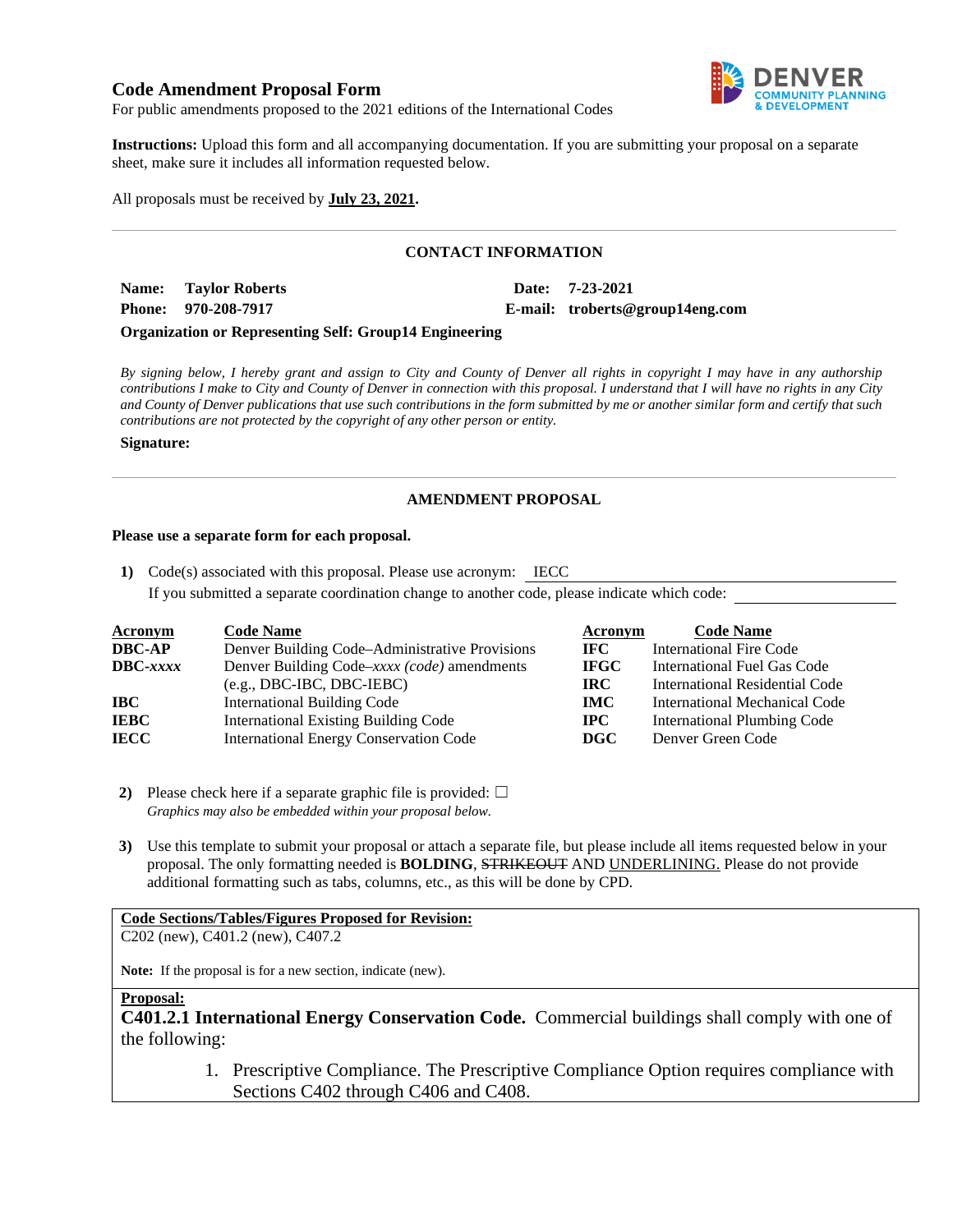2. Total Building Performance. The Total Building Performance Option requires compliance with Section C407 or Appendix PT.

## **Appendix PT Modeling to a Performance Target**

**PT101 Scope.** This section establishes criteria for demonstrating compliance utilizing a modeled performance target.

**PT101.1 Relationship to Energize Denver.** The requirements of this section are intended to support the *buildings'* future compliance with the requirements of the Energize Denver Building Energy Performance Requirements when the *building* is operated efficiently.

**PT102 Mandatory requirements.** *Buildings* complying with this appendix shall comply with section C407.2.

**PT103 Modeled Performance target.** Projects of the types listed in Table PT103 shall be permitted to demonstrate compliance based on a modeled performance target. The modeled performance target shall be calculated in accordance with this appendix. The *pEUI* of the *building* shall be less than or equal to the values in Table PT103. For *buildings* with multiple occupancy types, the modeled performance target shall be a weighted average of the floor area of each occupancy type.

**PT103.1 Modeling procedures.** The *pEUI* of the proposed design shall be calculated utilizing the energy modeling procedures of Appendix G of ASHRAE 90.1-2019 for proposed building performance as modified by the "Denver Modeling Rules and Procedures" document available from the Denver Community Planning and Development.

# **TABLE PT103 MODELED PERFORMANCE TARGETS**

| <b>Building Type</b>   | <b>Modeled Performance</b><br><b>Target</b> |  |
|------------------------|---------------------------------------------|--|
|                        | (kbtu/sf/yr)                                |  |
| Apartment (R-2)        |                                             |  |
| Hotel $(R-1)$          | 55                                          |  |
| Office (Group B)       |                                             |  |
| Retail                 | 39                                          |  |
| Restaurant/Bar         |                                             |  |
| <b>Parking garages</b> |                                             |  |

**PT104 Documentation.** Permit submittals shall include a report documenting that the proposed design has annual energy use less than or equal to the energy target required in Section PT103.1. The compliance documentation shall include the information identified in the *Denver Modeling Rules and Procedures*.